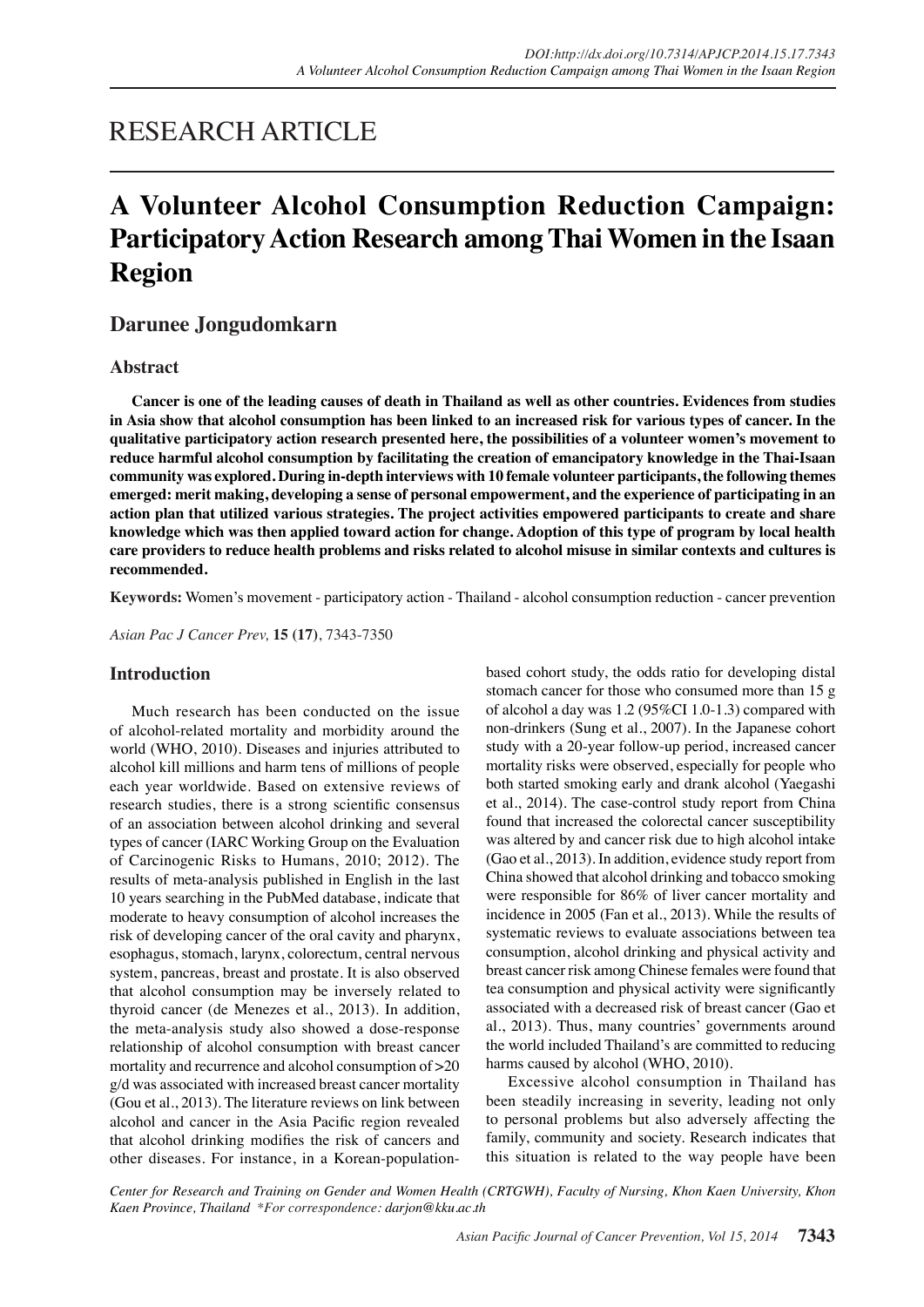socialized, resulting in a lack of knowledge and awareness of the health risks involved (CAS Board, 2014). Cancer is an important cause of illness and mortality in Thailand and around the world (WHO, 2010). However, cancer incidence varies widely. It was found that liver and bile duct cancer is the most common cancer in Thailand, while it is not among the 10 most incident cancers in the United States. Moreover, alcohol overconsumption and Cirrhosis are possible risk factors and causes of liver cancer and bile duct cancer (Jung et al., 2014; Subimerb et al., 2014).

In Thailand, the number of male and female teenage drinkers has increased, while the average 'first drink' age has decreased. Recent statistics indicate that among those 15-24 years of age the rate of alcohol consumption is 23.7%, with an average 'first drink' age of 17.2 years. For the 25-59-year-old age group the rate of alcohol consumption is 37.3%, with an average 'first drink' age of 20.6 years. Elderly Thais, 60 years and older, still exhibit a high rate of alcohol consumption (16.6%). Overall, the average age of first consumption is 20.5 years: males begin drinking alcohol earlier (age 19.4 years), while females start to drink at an average age of 24.6 years (National Statistical Office, 2014).

Alcohol consumption poses significant social and medical problems in Thailand and many parts of Asia. It directly affects work efficiency, mental and physical health, emotional well-being, family relationships, child development, crime and accident rates, the prevalence of chronic diseases, and ultimately the national economy (WHO, 2010; Wright and Leahey, 2009), causing a burden on society from increased expenditures on healthrelated issues and disability (Choi et al., 2010). Women are socialized to be the caretakers of ill family members. Typically they not only have a career outside the home, but continue to juggle traditional household responsibilities after-hours. Much female suffering is caused by struggling to achieve the "male standard" at work, while meanwhile trying to maintain the standards of being a perfect wife and mother at home (Hild, 2012). Thus, women are particularly subject to the stress of family members' alcohol misuse; they are preoccupied with their family's needs, and consequently have little time to attend to their own needs, as well as their health. Therefore, encouraging women to be change agents through active participation in health programs and research could empower and benefit them in their role as key family caregivers (Unicef, 2014).

Hence, the main purpose of the present paper was to explore the possibilities of initiating a Thai-Isaan women's volunteer health movement to reduce harmful alcohol consumption in the community and to facilitate the creation of emancipatory knowledge as well as a more thorough understanding regarding the reduction of harmful alcohol consumption practices. The women participating in this study performed their role as alcohol committee volunteers by campaigning to promote responsible consumption and to prevent alcohol healthrelated problems.

The study was guided by critical social theory (Ganann, 2013), and the research model was participatory action research (PAR). PAR refers to a process whereby the researchers and stakeholders collaborate in the

design and conduct all phases of the research process (MacDonald, 2012). The recognition of inequitable relationships between researchers and participants has previously emerged in studies conducted in the developing world. Participatory action research helps diminish the distinctions inherent in this traditional relationship (Ganann, 2013), and thus was considered to be an appropriate approach for the present study. PAR implies a process of planning, evaluation and research. Accordingly, this study encouraged participants to join in with planning, executing, evaluating, and sharing accountability throughout the study.

Based on Thai cultural traditions, the women of Isaan generally have been raised in a social system that discourages personal autonomy. Their world primarily revolves around their husbands and families. Thai cultural social values and norms determine the roles of women in familial relationships, as do Buddhist beliefs (Yong et al., 2013). The family system in Thailand is still strong, and in general women have a key role to play in sustaining the family and in caring for ill members. Thus, as the family members responsible for family health care provision, the study participants had personally suffered experiences related to alcohol consumption problems.

The women participants were involved in the entire research process. After the conclusion of the project, these women became resource persons responsible for alcohol consumption campaigns in the community and nearby areas.

### **Materials and Methods**

This study was part of a larger research project based on participatory action research, which was initiated by community members via a community forum. The study was approved by the Khon Kaen University Ethics Committee for Human Research, Khon Kaen, Thailand. Consent was acquired from individuals for interviews and home visits. Data collection was carried out from January 2012 through January 2013. Participation in the study was voluntary. The ten women who were recruited were nominated via a community forum.

The data were collected through individual and group interviews and discussions. Each interview was soundrecorded and transcribed. Open-ended questions were utilized to elicit a deeper and comprehensive view of the participants' experiences of reducing health risks relating to alcohol consumption among their neighbors and family members.

Through a reciprocal learning process, the participants' knowledge pertaining to health risks related to alcohol consumption in their cultural context was acknowledged. Data management was completed manually by the author. Analysis and interpretation of the data were presented to the participants as well as the research assistant, who then validated the accuracy of the analysis and interpretation of the findings.

Defining the roles of the research team and participants was the first step of the process. Sharing knowledge and power in addition to decision making were keys to research actions. This vital interaction helped to enhance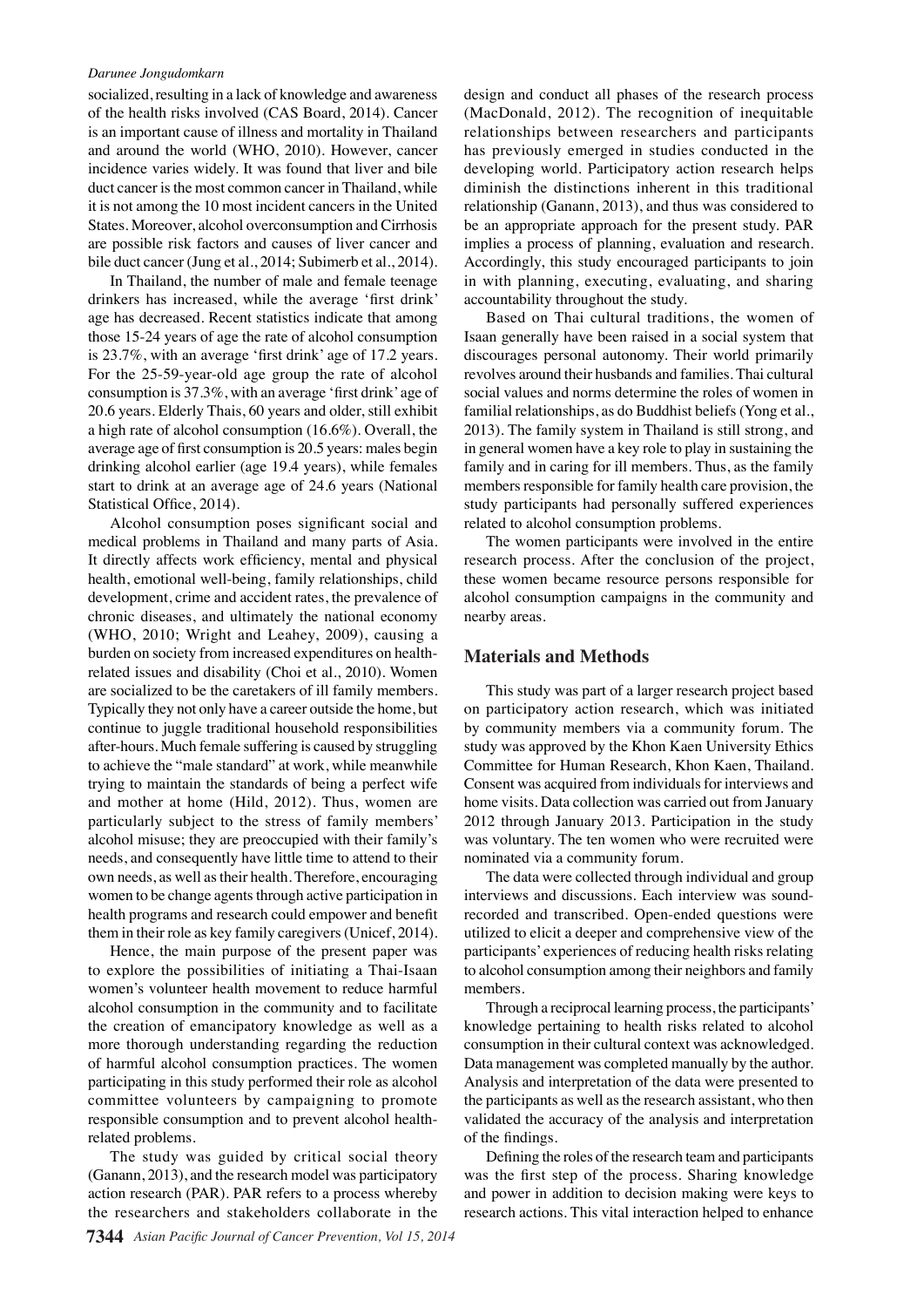the potential and capacities of all participants. To ensure the quality of research results, guidelines of research validity and reliability were proposed to all members. Participatory training workshops for the women who were nominated by the community were conducted by the team, focusing on knowledge concerning harmful alcohol consumption, gender issues amid consumption, strategic planning, and family care. The participants then developed a strategic plan and an action plan, together with a continuing evaluation process.

## *Participants, setting, beliefs, and alcohol consumption*

The participants were 10 female health volunteers aged 39-48 years. All spoke the Isaan dialect and were married. Five were farmers, four were vendors, and one was a laborer. Most were living with their adult children and their families. The participating community was located in semi-urban northeast Thailand.

Thailand, which is situated in Southeast Asia, covers an area of 513,115 km2. It is divided into 76 provinces and 6 regions. The Isaan (northeastern) region of Thailand was the setting for this study. With an area of approximately 168,854 km2, Isaan constitutes roughly one-third of the entire area of the country (National Statistic Office, 2014). There are 20 provinces within Isaan, which is bordered to the north and east by the Mekong River and to the south by Cambodia. Occupations throughout the region vary from poor laborers to government officials and business owners. Natural reservoirs in the north serve as popular recreational areas. Stalls and businesses selling food and alcohol are omnipresent.

Theravada Buddhism is the dominant religion. Approximately 95% of the population in Thailand declare themselves to be Buddhist (National Statistic Office, 2014). However, the inhabitants of the Isaan region have their own distinct cultural identity and beliefs. Many rituals are concerned with ancestor worship, and often involve alcohol in some way. Most lay persons in northeastern Thailand also believe in the supernatural, as evidenced by a widespread belief in magical amulets, spirits, ghosts, divine incarnations, and mystical incantations. Nevertheless, these supernatural beliefs are not part of Buddhist teachings (Jongudomkarn et al., 2012).

Female participants in this study had generally completed primary-level schooling. Although they had the dual role of home providers and wage earners, they were nevertheless nominated by the community forum to be health volunteers for the alcohol consumption reducing campaign project.

Traditionally, women are loyal to both their birth family and, after marriage, their family of procreation. To her biological family a woman is a daughter, an older sister, or a younger sister. In the relationship between a woman and her family of procreation, a woman plays the role of wife, mother and grandmother. Buddhism teaches that to be born a woman, one has less merit than a man. Peasants said that in this life if you are a woman you should make a lot of merit so that you will be born a man in the next life. (Sohm-In, 1994).

At the first session the project objectives and the research process were explained. The roles of team

members and of women participants in the PAR process were described, and it was ensured that all participants had the capability of being effective partners in the research. The local family nurses, the research assistants, assumed responsibility for facilitating the focus group sessions; and campaign for responsible alcohol consumption and prevention of alcohol-related health risks to members of the community. The participants expressed their commitment to working together for change in the community.

# *Data collection*

Qualitative data was collected through observation, interviews, and focus group sessions. Critical conversation was used as a tool to produce research-focused knowledge. In addition, conversation also helped provide a better understanding of the women participants' worldviews, lives and experiences (MacDonald, 2012). Two research assistants served as facilitators for the continuing focus group discussions and for interviews with the 10 participants. The author attended all sessions, which were carried out at the local community center over a period of one year. Forty sessions were conducted for approximately 2 hours each, using the Isaan dialect. Demographic data were collected at the first session, which began with the following sample questions:

"*Can you tell me the reasons you wish to be a volunteer*?" "*What effect does heavy alcohol consumption have on you, your family, and community*?" "*What does it mean to you to be active in the group*?" "*What is the process developed and adopted by women participants to promote family and community members' health and well-being*?" "*What have you learned through your volunteer work*?"

Every session was tape-recorded; detailed notes of important issues, with typical examples, were handwritten for use in all subsequent sessions (Yanow and Schwartz-Shea, 2013)

# *Data analysis*

Content analyses were used for interpreting qualitative data. These approaches included examining the meaning of the content of discussions. During the group process, the research team encouraged idea production among the participants, whose explanations and interpretations led the group to greater insights (Streubert and Carpenter, 2011).

The study rigor ensured that the findings accurately reflected the participant's experiences. Trustworthiness criteria, including credibility, dependability, transferability and conformability, were used to establish and document rigor in this study (Streubert and Carpenter, 2011). To provide evidence of credibility we used several techniques. Prolonged engagement involved spending time with the subject matter to develop an understanding of the context of the experience (Yanow and Schwartz-Shea, 2013). Dependability required the researcher to provide enough information to allow other researchers to follow the development of the study. The author observed every focus group discussion and supervised throughout the transcription process. The research assistants recorded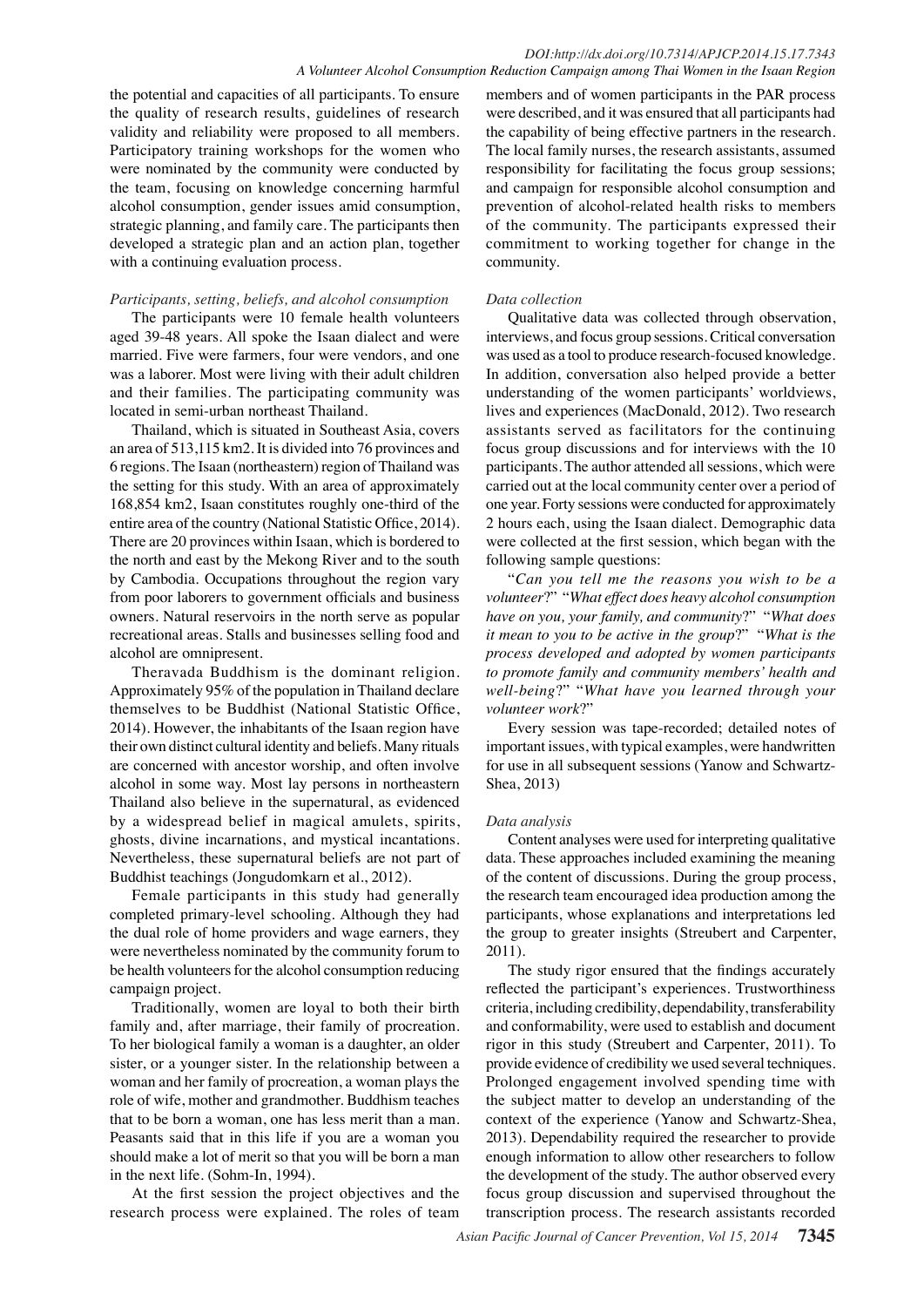observational data for each participant and transcribed discussions. The quality of discussions and transcriptions was ensured and evaluated by the research team. Thick description was used to establish transferability or fittingness. Member check, to help improve the accuracy, credibility and transferability of the study, was an additional technique used by the team. At the end of each session, the notes were reviewed with the participants to check for completeness and accuracy.

The research team reported on the outcomes of the preand post-intervention scores of the participating community members on the Alcohol Use Disorder Identification Test (AUDIT) (Silapakij and Kittirattanapaibul, 2009), developed by the World Health Organization. Reflections on the research process and results were obtained through group discussions.

## **Results**

Participants described their experiences of suffering caused by family members who were alcoholics. This inspired them to get involved in the project, with the additional goal of making merit. During the course of the project, they not only made connections but also developed relationships. They gained knowledge and skills as well as increased self-esteem and confidence to help others and reduce alcohol consumption problems in their communities. At the individual, family and community level, well-being was enhanced through women's community volunteerism.

To achieve the objectives of the study, it was necessary to gain an understanding of the perceived psychosocial and personal benefits of the women participating as key actors in the project. Two themes that everyone agreed upon were: (a) the opportunity of making merit, and (b) experiencing personal empowerment.

Regarding identifying strategies for change and proposed action plans, it was decided by participants in the course of their efforts to take care of their family members' and neighbor's health as well as to reduce these people's health risks related to alcohol consumption. Action plans were formulated, including: (a) workshops for the female participants; (b) community campaign activities for alcohol consumers, conducted by the women participants; (c) weekly home visits for the purpose of family meetings and earnest discussions about responsible alcohol consumption; (d) sharing the project findings with the larger community via a community forum; and (e) various other forms of responsible alcohol consumption campaigns.

#### *Merit making*

Buddhist teachings encourage the practice of religious rituals in order to achieve the following: (1) merit which would bring about good fortune in the future or in the next life; (2) a miracle which would free one from poverty and stress; and (3) comforting oneself with religious principles. Participants perceived that getting involved with the project to decrease alcohol consumption problems was a form of merit-making. Alcohol, according to Buddhist teaching, is a poison. So if they could assist others by

helping people stop consuming this poison, they would be making merit and thereby gain spiritual rewards in the future. In addition, Buddhist teaching emphasizes that women who are mothers should sacrifice their personal happiness for the family's happiness. This concept has always been taught to Thai women, who are deeply affected by it.

Throughout the process we could observe that the participants consistently described how they placed their family's needs and societal expectations before their own. One participant said: "*I am so proud to have done something for the good of our small society. I can see happiness occurring in a family whose members can reduce their alcohol consumption. We are acting as gatekeepers, and are keeping an eye on problem drinkers who are members of our community. We are neighbors so I can lend a helping hand to this; it's a form of meritmaking*." (Ms. J)

#### *Experiencing personal empowerment*

A primary feedback from the women participating in the research project was a sense of personal empowerment. They described an increased knowledge concerning harmful alcohol consumption, and an improvement in their people skills as a result of nurturing and taking care of their own as well as other families in the community in their role as activist health promoters. They also gained experience from the community campaign, including a feeling of reciprocity with community members and the satisfaction of creating social change.

The female participants identified numerous personal benefits gained from their volunteer involvement, including increased self-esteem, enhanced social skills, family caring skills, and a sense of purpose. Some women participants had a chance to tell their story of addressing alcohol problems on local TV, while others received awards from national agencies in recognition of their contributions.

The following are sample quotes from some of the women participants, expressing their feelings about the project and its impact on their lives:

"*I was a shy person before joining the project….Yes, the process of this project has made my self-esteem go up. It's made me realize that I can do things: I can better my input*…." (Ms. M)

"*I enjoy working with the kids whose parents go out from the community to work as vendors; I love doing it. They call me a 'second mom' with their smiling faces when they see me in public places. It makes me feel good; I seem to be somebody in this community*." (Ms. S)

"*As a participant in this project it's helped me to learn how to deal with my family and with teenagers in the community about reducing harmful alcohol consumption. They had a lot of problems; some of them used to lie, used to steal…. A benefit of the project is that it's helped me to better understand and approach these teenage drinkers, as well as my own children. In discussing this point with other parents and by changing our roles towards kids, we can see that we've become closer. We now spend a lot of time with these kids, and they're a lot happier and friendlier*." (Ms. W)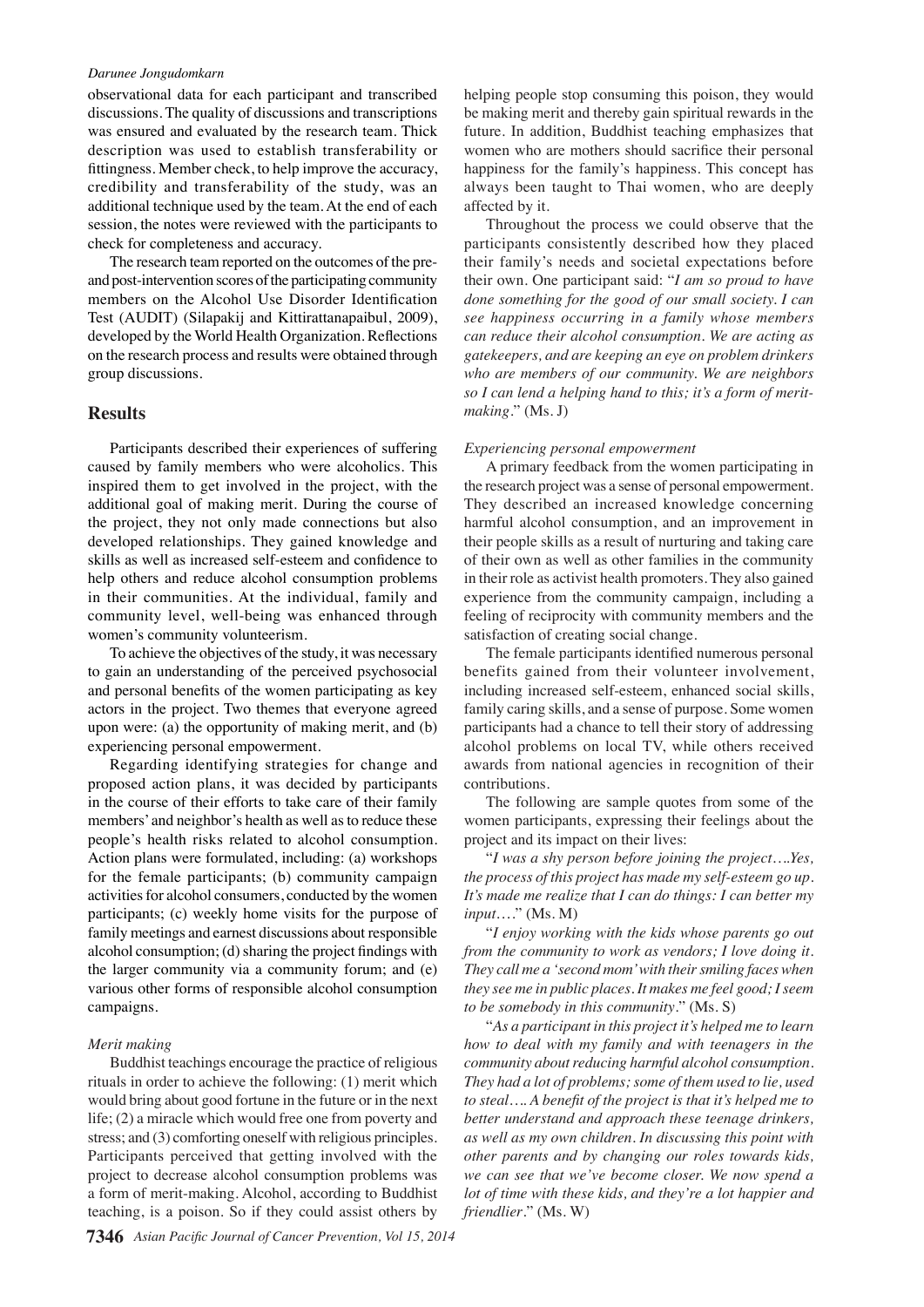## *DOI:http://dx.doi.org/10.7314/APJCP.2014.15.17.7343 A Volunteer Alcohol Consumption Reduction Campaign among Thai Women in the Isaan Region*

#### *Action plans*

One of the goals of the project was to support the women as key actors in promoting the education of family members and the community about alcohol abuse, and in mobilizing them for action toward responsible alcohol consumption. Over a period of one year, the following multilevel interventions were planned and performed by the ten female participants: (a) workshops for the participants during the first month; (b) monthly community campaign activities for participating alcohol consumers for ten months, beginning after the second month; (c) weekly home visits for family meetings and conversations on responsible alcohol consumption; (d) monthly sharing of project findings with the larger community via community forums; and (e) various other forms of responsible alcohol consumption campaigns.

The plan was put into action and all ten participants and the researchers participated in every intervention session. The education campaign interventions were conducted on the basis of possible consequences for individuals, families and society from alcohol misuse, and emphasized the positive gains that could accrue from reducing consumption. Via the series of community forums, the community proposed its own suggested guidelines for alcohol consumption, such as no alcohol sales on Buddhist holy days, no alcohol sales to persons under 18 years of age, and encouraging abstinence during festivals.

#### *Workshops for female participants*

The participants and researcher team worked together to plan, organize, promote and conduct training workshops for female participants. The workshops focused on responsible alcohol consumption, and also on gender issues in relation to consumption due to social constructs and norms. For example, some males may say to themselves: "*I drink, therefore I'm a man*". At the same time, some women may drink to show their gender equality as a 'smart working woman'. Thus, consumption of alcohol is clearly negatively promoted by gender stereotypes (WHO, 2005), a factor which should not be overlooked when addressing the problem.

The participants developed a two-phase action plan, as follows. For the first phase, the participating individuals were divided into areas of responsibility covering the community, meaning that they were accountable for campaigning and taking care of families in specified areas. At the same time they collaborated with community leaders and the researchers in conducting a community forum to create suggested alcohol guidelines for the community. The second phase focused on early detection of high-risk consumption; participants were facilitated by local nurses who screened lay people at high risk of alcohol dependency. At-risk drinkers were identified using AUDIT and were recruited to join a "Stop Consumption Project". Continued home visits and in-depth dialogue with consumers, facilitated by the researchers, were key tasks to be performed by the female participants in their respective zones of responsibility.

## *Community campaign activities conducted by participants* Street campaigns. The creation and preparation of

street campaigns was carried out by the participants in conjunction with community leaders and researchers. These campaigns presented information showing the negative consequences to individuals, families and society as a result of irresponsible alcohol consumption, and how these consequences could be reversed, as well as the positive results that could be obtained from responsible consumption. The campaigns were conducted every two months on Buddhist holy days, in the evening when most people were at home. Each implementation of the street campaign was preceded by a parade of community leaders and their associates, which included local school students and health volunteers, moving through the community's communal areas.

Poster campaign: a poster campaign for responsible alcohol consumption was launched, placing them in community public areas. Using colloquial language, the posters highlighted how alcohol produces negative consequences on the human body, economy and society, and advised people to moderate their consumption. The poster also contained a local poem that was familiar to members of the community.

Leaflets: the leaflet content covered alcoholconsumption patterns, the consequences, and when people should seek medical advice. Leaflets were hand-delivered to each household at the time of the street campaigns, as well as during the home visits. The message focused on the signs and symptoms of alcohol dependence and the ways to decrease consumption. Leaflet content was designed by the researchers, and was revised by five local activist scholars.

#### *Weekly home visits*

Individuals in the community who were identified as high-risk drinkers by the local health center were asked to participate in the project by means of receiving weekly home visits by the participants and researchers. The names of ten drinkers (7 males and 3 females) were chosen by randomly drawing lots. One female participant was assigned to each. Most visits took place at the family's homes, which allowed all family members to meet with the female participant along with the assigned researcher. The family visits contributing to the responsible alcohol consumption educational program were spread over twelve different sessions. In addition, meetings via telephone were conducted if requested due to certain situations.

The family visit module was developed by the research team and the assigned participants; this included information on high-risk consumption, responsible alcohol consumption, and lessons learned from personal experiences. Examples of the topics discussed included the influence of peer pressure on consumption, and alcohol's effects on a drinker's finances, family relationships, and health. Meanwhile, each session integrated the concept of gender issues into the conversations. Interview feedback indicated that the family meetings helped to develop better understanding among drinkers regarding their family's suffering.

The 10-item Alcohol Use Disorder Identification Test (AUDIT), which is considered to be an efficient means of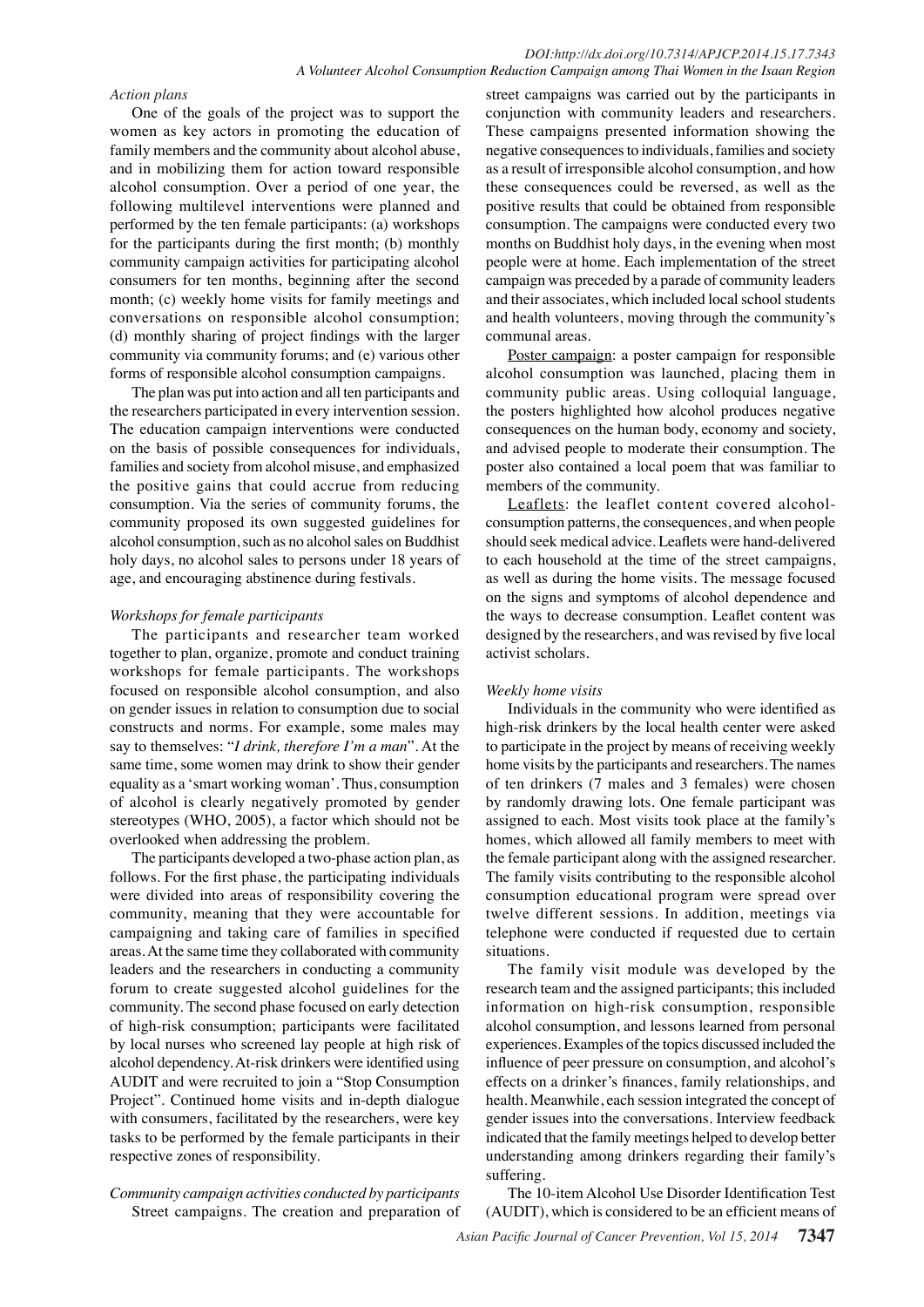early identification of problem consumption, was used in this study. The instrument covers the domains of alcohol consumption, consumption behavior, and alcohol-related problems. It was originally designed by the World Health Organization to screen for hazardous alcohol intake in primary health care settings. Test scores of participants at pre- and post-intervention were recorded. At the end of the 12-month program, it was found that each subject displayed differing AUDIT points between the first and final dates of intervention. Verbal feedback from the alcohol-consuming attendees on their AUDIT scores was positive.

During home visits, family members freely communicated their feelings to one another. The following are illustrative excerpts from the conversations. "*Every time my son leaves home with his motorcycle, I feel very unhappy. I can't sleep all night because of concerns that he will get drunk and have an accident*." Children also expressed their feelings concerning their fathers' alcohol dependence. "*I do not like my dad's consumption. He is always drunk, and seems out of control. I feel ashamed to be a drunkard's son*." Comments from participants who were alcohol drinkers included: "*We just deeply understand our family's feeling when we have opportunities to share our experiences in the group discussions*." As one member said: "*I've got my family back because we now have the chance to share our feelings. Beforehand we always had conflict with the issues of alcohol consumption in our family; we've learned how to communicate and keep good relationships going in our family. This will benefit us in keeping better communication among family members*." When asked how useful the project had been, one father replied: "*I think it has been a great success*." Continued action projects for responsible alcohol consumption in the community were suggested to be maintained.

### *Sharing of findings with community members*

Community forums were arranged for the women participants and researchers to share their findings and insights with community members. The monthly events took place at the community meeting hall. Approximately 100 participants attended each time over the course of ten forums. One of the female participants conducted the forums, which included sharing the findings from conversations during home visits, imparting information about the adverse effects of excessive alcohol consumption, and encouraging members of the community to make a commitment to responsible alcohol consumption. There were ample opportunities for all participants to share their experiences and concerns, and to build a consensus for future community health promotions.

# **Discussion**

This community-based responsible alcohol consumption campaign was the first of its kind in Thailand, in that it was conducted by adult female community volunteers. Our findings suggest the potential of participatory action research as an effective approach to creating health educational knowledge and empowering participants to be actors in reducing health risks in their own community. The concept of empowering people in their own care is supported in the WHO Declaration of Alma Ata (WHO, 2000), which found that PAR is associated with evidence of high community acceptance -which in this instance represents significant sustained change in consumption patterns in the participating community. Two key themes were unanimously agreed upon by the women participants concerning their experiences as community volunteers for reducing harmful alcohol consumption: (a) the opportunity to make merit, and (b) experiencing personal empowerment.

These themes are consistent with previous studies (Lundberg and Thrakul , 2013; Tuicomepee et al., 2012) indicating that Thai women place importance on meritmaking, which is a key concept in Buddhism. The merit that accumulates as a result of good deeds, acts or thoughts will carry over throughout one's life or in subsequent incarnations. In addition, from the Thai viewpoint, Buddhism implies that being born a woman, one possesses less merit than a man (Kabinlasingh, 1984).

A critical key to the success of this study was empowering the women participants and giving them an opportunity to become partners in a health promotion project via PAR within the context of reducing alcohol consumption (Kral et al., 2011). Our findings suggest that women's empowerment is enhanced by the process of PAR, producing positive consequences of increased self-esteem (Ozer and Douglas, 2013). Furthermore, the opportunity of working collaboratively is seen as a cornerstone of empowerment. Female empowerment and gender issues in relation to alcohol consumption were an explicit concern throughout this research. The concepts of gender equality and alcohol consumption were also key issues to be discussed in training workshops for the female participants, in addition to responsible alcohol consumption campaigns for community members.

The research also focused on strengthening the importance of the participants' health information and family approach through capacity and confidence-building skills and assertiveness training. As participants, the women gained access to useful information and then transmitted this information to others - processes that were vital to community development and promoting changes in harmful alcohol consumption. By learning the important issues, they were able to work effectively with at-risk families and children. Accordingly, the female participants acted as health information and knowledge mediators.

Regarding identifying strategies for change and action plans decided by the women participants in their efforts to take care of their family members' and neighbor's health as well as reducing these people's health risks related to alcohol consumption, action plans were conducted, including workshops, community campaigns in various forms, continuing home visits, and the sharing of project findings with the larger community via community forums. Bringing together findings gave empirical evidence of responsible consumption campaigns in the community to some of the characteristics related to stakeholder engagement for empowerment and capacity building. The success of participatory approaches is interdependent with the persons together with families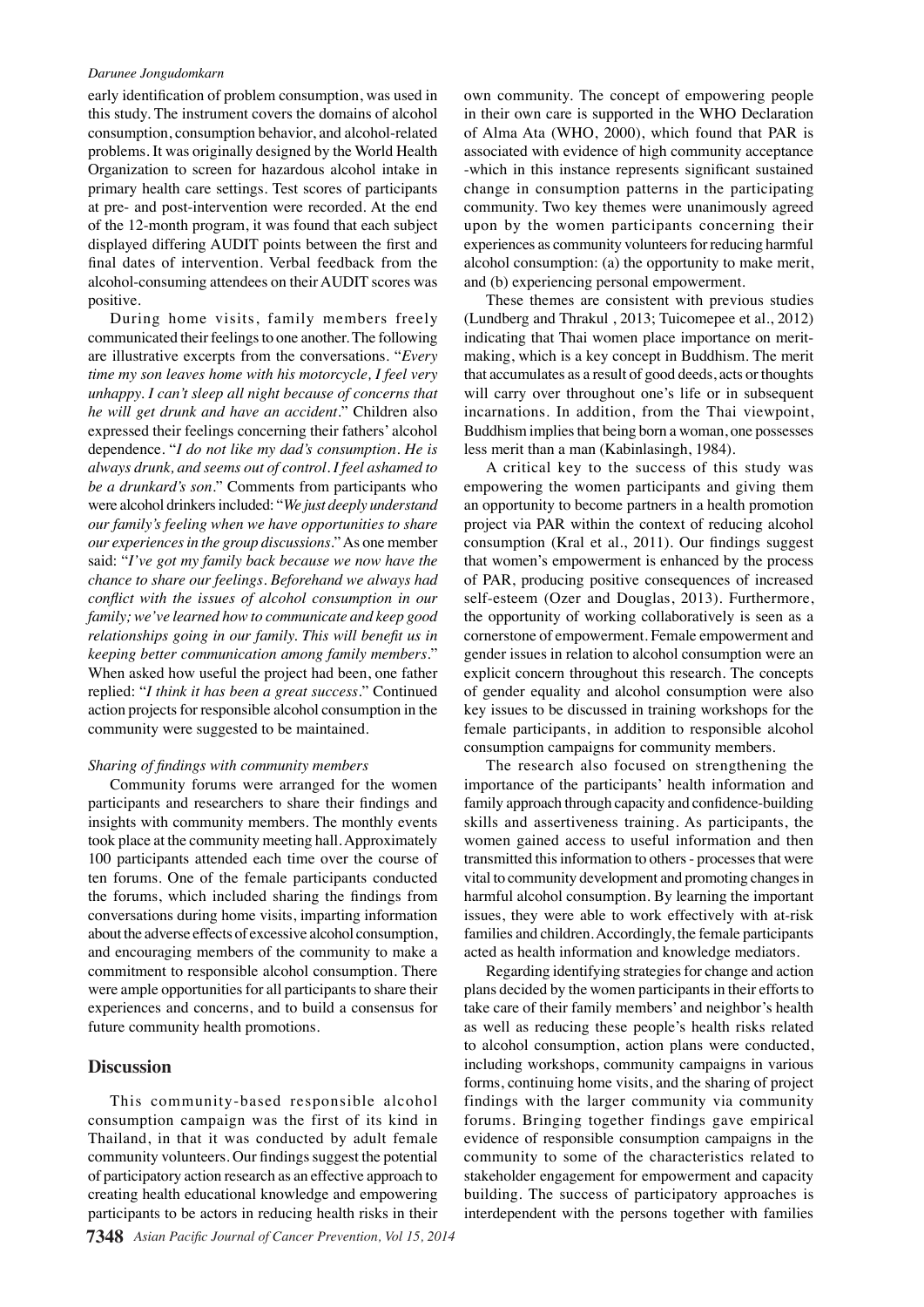engaged thereby highlighting the importance of women's roles and personal contacts.

The women participants conducted meetings with families suffering from irresponsible alcohol consumption problems, using techniques of tailored deep discussion. Training the participants to create an atmosphere conducive to sharing information and feelings among family members helped to foster closer relationships (Wright and Leahey, 2009). Using the trust that comes with being neighbors, the women participants, professional family nurses and researchers collaborated to conduct these meetings, which helped team members develop a deeper understanding of relationship issues and relate better to a family member's alcohol consumption problem. Moreover, family meetings also address the needs of the family when one family member is suffering from an issue that alters his or her behavior or habits in negative ways. Sharing experiences with community members via community forums and campaigns gave the members a sense of collective identity.

These outcomes demonstrate the success of supporting women's groups and creating new change agents for enhancement of individual, family and community health. The findings demonstrated that these actions should be adopted globally by local primary health care teams to reduce health problems and risks related to alcohol misuse in similar contexts and cultures, particularly in the context of Asia.

Although this participatory action research study was conducted in a real community context, there were a number of unique perspectives: in particular, Thai culture. According to Thai culture and tradition, close relationships in the community are fundamental. This is somewhat different from Western cultures, where people typically regard alcohol consumption as one's own personal business. Therefore, community-based participatory responsible alcohol consumption campaigns and the creation of consumption guidelines might be considered a violation of personal rights.

This study adopted participatory action research (PAR) to reduce the health risks related to harmful alcohol consumption by community members. It was based on reflection, data collection, and action through involving other people who, in turn, took action to improve their own and their neighbors' health. This study demonstrated changes among the women participants, individuals and families by way of participatory action research. Home visits, together with family meetings by the female participants facilitated by a local nurse, were found to be instrumental in bringing about closer family member relationships. Delegation and assignment of community area responsibilities for women participants to campaign for responsible alcohol consumption, and in the process inspire community collective action, were a key success strategy of the project. The findings indicate that sharing data findings with community members through community forums enabled members to have a feeling of empowerment by identifying problems, joining in with planning, and facilitating changes in behavior. Finally, with the ongoing support of the community members, the local health service unit and the local governor, the

continuation of meaningful action was agreed upon. The author believed that the lessons learned and valuable experiences from this study would benefit those who share a similar problem, as well as a similar culture and context.

# **Acknowledgements**

The author is obliged to the Center of Alcohol Studies (CAS) of Thailand and the Center for Research and Training on Gender and Women's Health (CRTGWH), Khon Kaen University, for providing research funding. My greatest thanks go to the women who shared their valuable experiences. I also would like to acknowledge the dedication and inspiring work of the research assistants, Ms. Samran Pulthong, Ms. Khanittha Pongsiri, Ms. Puanpetch Singhawara, and Ms. Patama Chawalison. The author declared no potential conflicts of interest with respect to the research, authorship, and/or publication of this article.

# **References**

- Center for Alcohol Studies (CAS) Board. (2014). Status of alcohol consumption. Office of Narcotics Control Board, Bangkok [in Thai].
- Choi J, Miyashita M, Hirai K et al (2010) Preference of place for end-of-life cancer care and death among bereaved Japanese families who experienced home hospice care and death of a loved one. *Support Care Cancer*, **18**, 1445-53.
- de Menezes RF, Bergmann A, Thuler LCS (2013). Alcohol consumption and risk of cancer: a systematic literature review. *Asian Pac J Cancer Prev*, **14**, 4965-72.
- Fan J-H, Wang J-B, Jiang Y, et al (2013). Attributable causes of liver cancer mortality and incidence in China. *Asian Pac J Cancer Prev*, **14**, 7251-6.
- Ganann R. (2013). Opportunities and challenges associated with engaging immigrant women in participatory action research. *J Immigrant Minority Health*, **15**, 341-9.
- Gao C-M, Ding J-H, Li S-P, et al (2013). Polymorphisms in XRCC1 gene, alcohol drinking, and risk of colorectal cancer: a case-control study in Jiangsu province of China. *Asian Pac J Cancer Prev*, **14**, 6613-8.
- Gao Y, Huang YB, Liu XO, et al (2013). Tea consumption, alcohol drinking and physical activity associations with breast cancer risk among Chinese females: a systematic review and meta-analysis. *Asian Pac J Cancer Prev*, **14**, 7543-50.
- Gou Y-J, Xie D-X, Yang K-H, et al (2013). Alcohol consumption and breast cancer survival: a meta-analysis of cohort studies. *Asian Pac J Cancer Prev*, **14**, 4785-90.
- Hild L. (2012). The Woman question in medicine: an update. *The Hastings Center Report*, **42**, 38-45.
- IARC Working Group on the Evaluation of Carcinogenic Risks to Humans. (2010). Alcohol consumption and ethyl carbamate. IARC Monographs on the Evaluation of Carcinogenic Risks in Humans, 96, 1383.
- IARC Working Group on the Evaluation of Carcinogenic Risks to Humans. (2012). Personal habits and indoor combustions. Volume 100 E. A review of human carcinogens. IARC Monographs on the Evaluation of Carcinogenic Risks in Humans, 100, 373-472.
- Jongudomkarn D, Forgeron P, Siripul P, Finley A. (2012). My child you must have patience and Kreng Jai: Thai parents and child pain. *J Nurs Scholarsh*. **44**, 323-331.
- Jung SH, Gombojav B, Park E-C, et al (2014). Population